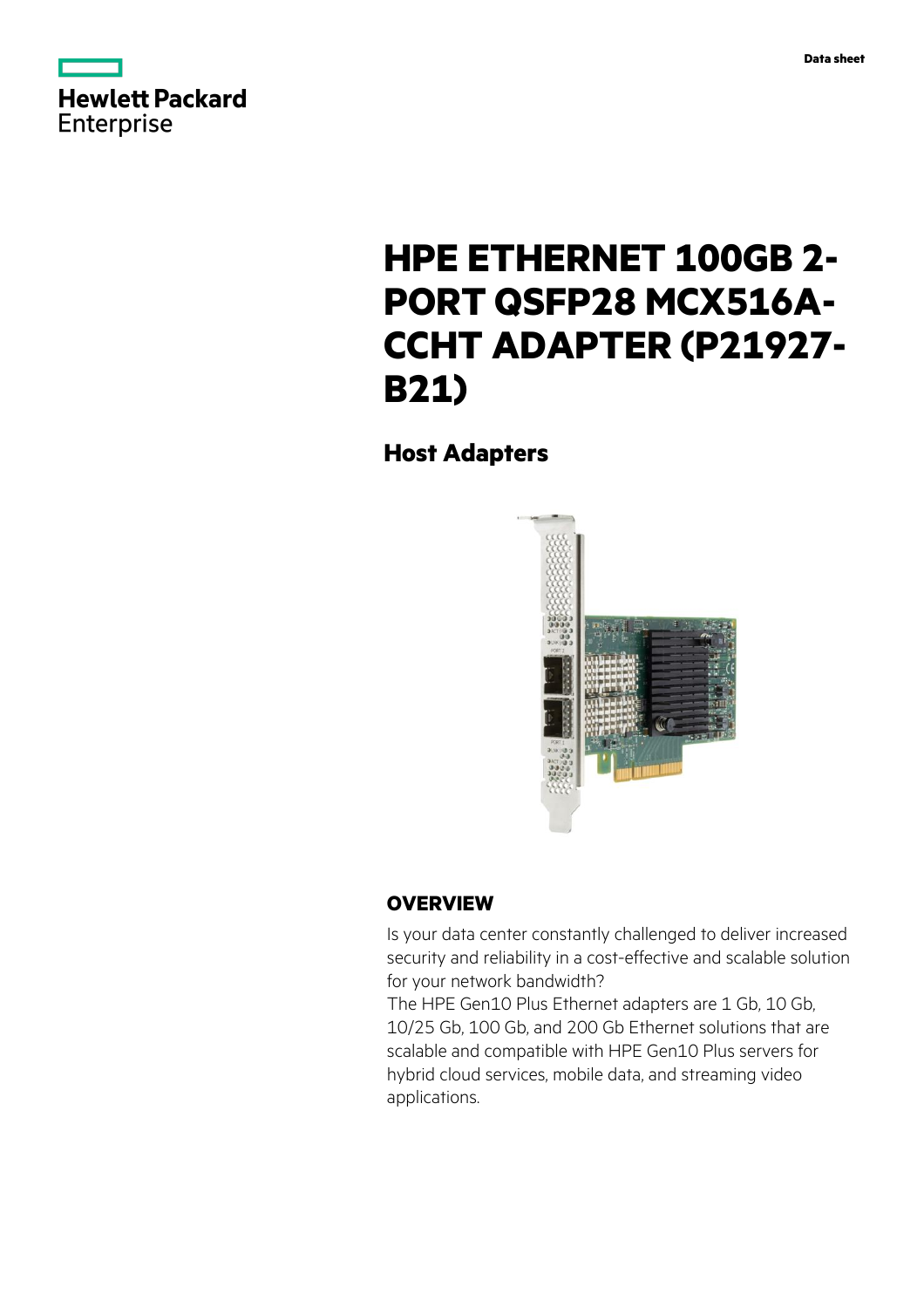Your server is the foundation of your data center, but it doesn't work alone. When one link in your component chain slows down, so does the rest of your operation. Keep your network and data flowing with a seamless ecosystem of HPE servers, networking adapters, transceivers, cables, and switches.

### **FEATURES**

### **Better Performance**

HPE Gen10 Plus Ethernet adapters are engineered for an assortment of bandwidths and latency-sensitive applications.

The adapters reduce CPU utilization with support for a variety of I/O offloads including remote direct memory access (RDMA) and tunneling.

### **Reliability and Security**

HPE Gen10 Plus Ethernet adapters authenticate updates for NICs, and help ensure that signed firmware is correct and trusted to reduce rogue firmware installation.

The adapters protect applications, data, and server infrastructure by authenticating digitally-signed firmware via a root-of-trust architecture.

## **Technical specifications HPE Ethernet 100Gb 2-port QSFP28 MCX516A-CCHT Adapter**

| <b>Product Number</b> | P21927-B21   |
|-----------------------|--------------|
| Data rate             | 100 Gb       |
| <b>Bus type</b>       | PCIe Gen3x16 |
| <b>Form factor</b>    | Stand up     |